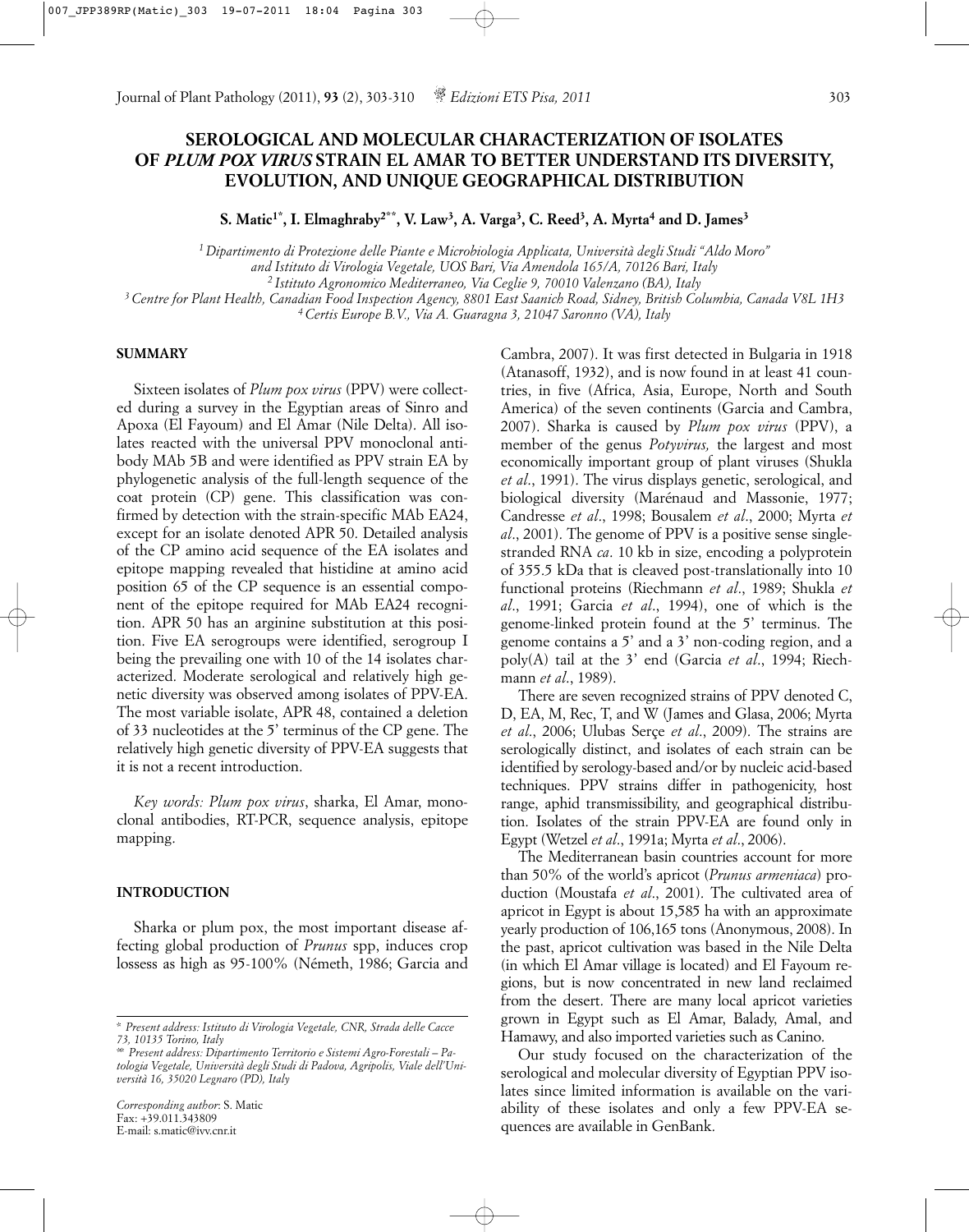## **MATERIALS AND METHODS**

**Plant material.** PPV isolates used in this study were recovered from native and imported stone fruits in two different Egyptian areas that were found infected by PPV during an extensive survey of stone fruit orchards carried out by El Maghraby *et al*. (2007) (Table 1). All but one isolate came from apricots, the prevalent fruit species in the orchards visited. One isolate was from Japanese plum (*Prunus salicina*). PPV-infected samples were grafted onto GF305 seedlings and maintained in a climatized greenhouse for symptom observation, and serological and molecular analyses.

**ELISA detection and serotyping.** TAS-ELISA was used to detect virus presence using the PPV-specific universal monoclonal antibody (MAb) 5B (Cambra *et al.*, 1994). Strain typing was carried out using strainspecific MAbs: 4DG5 for PPV-D (Cambra *et al.,* 1994), AL for PPV-M (Boscia *et al*., 1997), EA24 for PPV-EA (Myrta *et al*., 1998) and AC for PPV-C (Myrta *et al*., 2000). Additional 23 MAbs were used to serotype the various PPV isolates and determine the intra-strain serological variability of PPV-EA. These included EA2, EA4, EA5, EA7, EA8, EA11, EA12, EA13, EA14, EA16, and EA18 (Myrta *et al*., 2001); 4DG11, 1EB6, 4F4, 4DB12, 3C6, and 4BD7 (Cambra *et al*., 1994); 05, 06, and 07 (Navrátil *et al*., 1992); B7C4 (Pasquini and Barba, 1994); EMA13/C (East Malling Research, UK) and V/8 (RIPF, Skierniewice, Poland). Absorbance values three times or more than those given by healthy controls were considered positive.

**RT-PCR.** Total nucleic acid (TNA) extraction was carried out as described (Foissac *et al.*, 2001). Seven ul of TNA preparations were mixed with 100 ng of random primers (Roche, Switzerland) and 26 µl of RNasefree water. The entire mixture was incubated at 95°C for 5 min, then chilled quickly on ice. cDNA was synthesized with 5X first-strand buffer (Invitrogen, USA), 0.5 mM dNTPs (Roche, Switzerland), 5 mM DTT, 200 U of MMLV reverse transcriptase (Invitrogen, USA) in a final volume of 50 µl. The synthesis proceeded at 37°C for 1 h. Two sets of primers were used in PCR for amplification of the CP region: (i) PPV-UN4F (5'-TCT TGA RCA RGC RCC RTA YAA TGC-3') and P1 (Wetzel *et al*., 1991b) corresponding to nucleotides (nt) 8,396-9,585; or (ii) PPV-4CPF (5'-ATA CTT GAG TGG GAC AGA TCA AAT G-3') and PPV-4CPR (5'- GAG AAA AGG ATG CTA ACA GGA ATC-3') corresponding to nts 8,274-9,659 (nt positions were determined from the full-length sequence of PPV-EA isolate AM157175). Ten µl of cDNA were used for the PCR reaction which was performed with a mixture containing 10X Taq buffer (Eppendorf, Germany), 0.4 µM of each primer, 0.2 mM of dNTPs (Roche, Switzerland), 2.5 U Taq DNA polymerase (Eppendorf, Germany) and the final volume adjusted to 50 µl with sterile distilled water. The PCR program was initiated with a denaturation step of 95°C for 5 min, followed by 35 cycles at 94°C for 45 sec,  $60^{\circ}$ C for 45 sec and 72 $^{\circ}$ C for 1 min, and a final extension step of 5 min at 72°C.

**Table 1.** List of Egyptian *Plum pox virus* isolates and their origins.

| No.            | Isolate code        | Host plant    | Cultivar | Location | Geographical area | Orchard<br>(N <sub>o</sub> ) | Accession No. |  |
|----------------|---------------------|---------------|----------|----------|-------------------|------------------------------|---------------|--|
| $\mathbf{1}$   | APR <sub>1</sub>    | Apricot       | Balady   | Sinro    | El Fayoum         | $\mathbf{1}$                 | FN424165      |  |
| 2              | <b>APR 10</b>       | Apricot       | Amar     | Sinro    | El Fayoum         | 1                            | FN424166      |  |
| 3              | PL 18               | Japanese Plum | Balady   | Sinro    | El Fayoum         | 2                            | FN424167      |  |
| $\overline{4}$ | APR <sub>22</sub>   | Apricot       | Amar     | Sinro    | El Fayoum         | 3                            | FN424168      |  |
| 5              | <b>APR 26</b>       | Apricot       | Amar     | Apoxa    | El Fayoum         | $\overline{4}$               | FN424169      |  |
| 6              | <b>APR 46</b>       | Apricot       | Amar     | El Amar  | Nile Delta        | 5                            | FN424170      |  |
| 7              | APR <sub>48</sub>   | Apricot       | Amar     | El Amar  | Nile Delta        | 5                            | FN424171      |  |
| 8              | <b>APR 50</b>       | Apricot       | Amar     | El Amar  | Nile Delta        | 5                            | FN424172      |  |
| 9              | <b>APR 53</b>       | Apricot       | Balady   | El Amar  | Nile Delta        | 6                            | FN424173      |  |
| 10             | APR 56              | Apricot       | Amar     | El Amar  | Nile Delta        | 7                            | FN424174      |  |
| 11             | <b>APR 60</b>       | Apricot       | Amar     | El Amar  | Nile Delta        | 8                            | FN424175      |  |
| 12             | APR <sub>63</sub>   | Apricot       | Amar     | El Amar  | Nile Delta        | 9                            | FN424176      |  |
| 13             | APR 65              | Apricot       | Amar     | El Amar  | Nile Delta        | 9                            | FN424177      |  |
| 14             | APR II/2            | Apricot       | Amar     | El Amar  | Nile Delta        | 10                           | FN424178      |  |
| 15             | APR II/3            | Apricot       | Amar     | El Amar  | Nile Delta        | 11                           | FN424179      |  |
| 16             | APR <sub>II/4</sub> | Apricot       | Amar     | El Amar  | Nile Delta        | 11                           | FN424180      |  |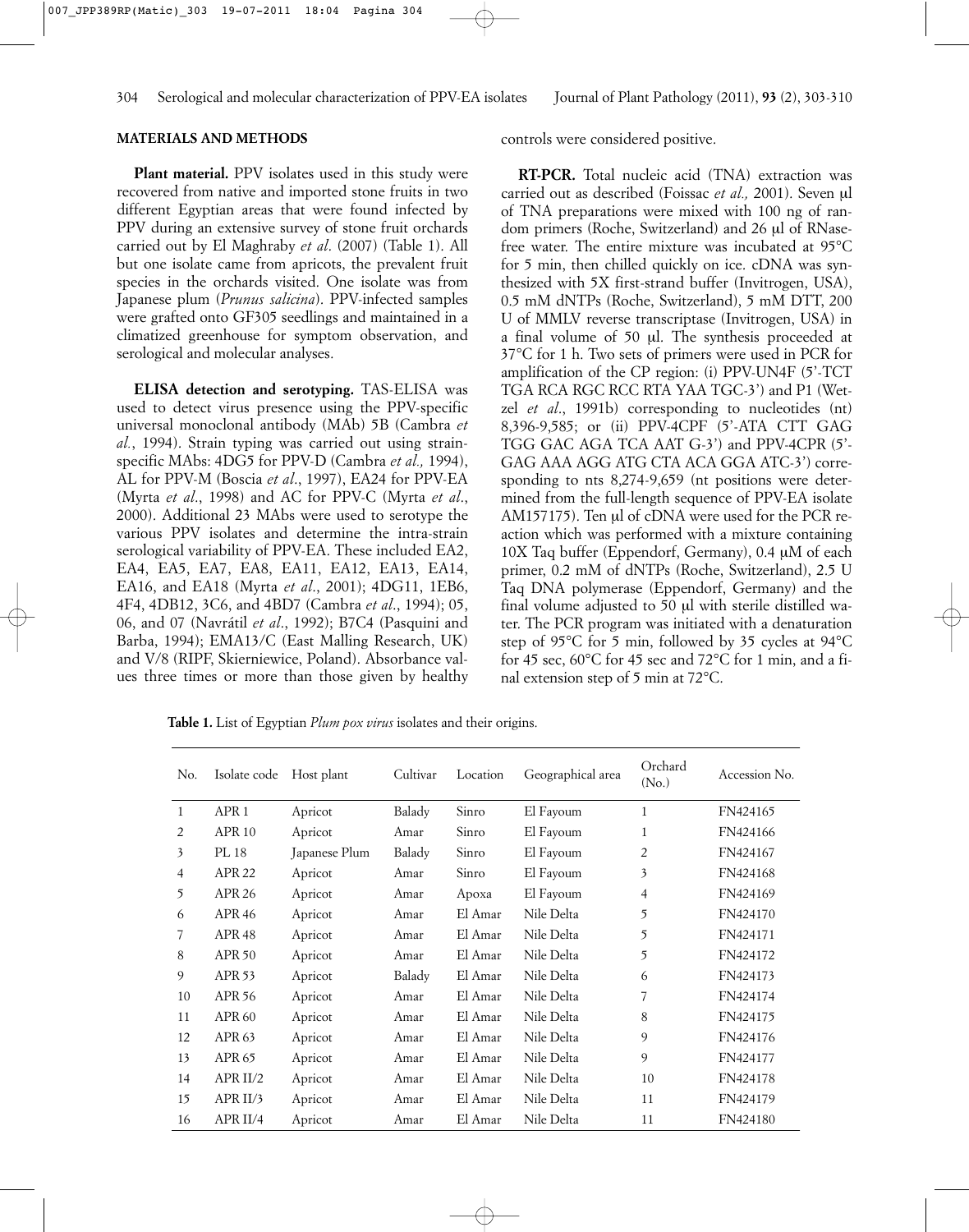**Cloning and sequence analysis.** Amplified cDNA fragments were gel-purified and extracted using a MinElute Gel Extraction kit (Qiagen, Germany). Purified cDNA fragments were ligated into the pCR-TOPO vector and cloned using the TOPO TA Cloning Kit as directed by the supplier (Invitrogen, USA). Sequencing and sequence analysis were carried out as described by James and Varga (2005) with bi-directional sequencing using the M13F and M13R primers. The CP coding sequence of each PPV-EA isolate was derived from 3 to 5 PCR clones and the complete sequences of 16 isolates were deposited in GenBank under accession Nos FN424165 to FN424180. Phylogenetic analyses were carried out using the Neighbour-Joining method described by (Saitou and Nei, 1987), within Clustal-X (version 1.81), and with a bootstrap of 1000 replicates. The Gonnet weight matrices in ClustalX (version 1.83), were used with the default parameters. Trees were visualized using NJPLOT (Perriere and Gouy, 1996).

**Epitope mapping and analysis.** Four peptides were selected for epitope analysis based on the serotyping data and alignments of the deduced amino acid (aa) sequences of all 16 PPV isolates from Egypt. Two methods were used for epitope identification. In method 1 analysis of the recognition site was achieved by inserting alanine substitutions at selected locations for three of the peptides (Fig. 2), to identify aa residues critical for epitope recognition. The peptides were synthesized on gears attached to polyethylene pins (Mimotopes International, Australia). The gears were processed as described by Croft *et al.* (2008). In method 2 the peptide PIFTPATTEPTTRTVP**H**TTTT (65**H**) common to most PPV-EA isolates and extending from aa 49 to aa 69 (Fig. 1A) was synthesized. A variant of this peptide was also synthesized and identified as 65**R**, with an aa substitution of arginine (R) for histidine (H) (PIFTPAT-TEPTTRTVP**R**TTTT) at aa position 65 (Fig. 1A). This substitution at position 65 is unique to PPV-EA isolate APR50. The peptides were custom synthesized (Bio Basic, Ontario), and used in a dot blot assay as described by Croft *et al*. (2008).

The aa sequence of PPV-EA (accession No. AM157175) was analysed using the antibody epitope prediction program (http://tools.immuneepitope.org), with the appropriate prediction model. The BepiPred linear algorithm was selected. This approach uses aa combination of predictions from a hidden Markov model and Parker propensity scale to evaluate and score the likelihood of B-cell recognition (Larsen *et al*., 2006).

## **RESULTS AND DISCUSSION**

Sixteen PPV isolates (15 from apricot and one from Japanese plum) were recovered from eleven orchards in two Egyptian regions including Sinro and Apoxa (El Fayoum) and El Amar (Nile Delta) (Table 1). Symptoms observed on the GF305 indicator grafted with these isolates consisted of vein yellowing, chlorotic mottle, and mild leaf distortion.

All 16 isolates reacted with the universal PPV MAb 5B and all but two were available for detailed serotyping. These isolates reacted with the strain-specific MAb EA24, except for isolate APR50 (Table 2) which did not react either with the M, D, and C strain-specific MAbs. Serological profiling of the 14 PPV-EA isolates resulted in the identification of five serogroups (Table 2). The main group, identified as serogroup I consisted of 10 isolates, whereas the other four serogroups contained one isolate each. Isolates of serogroup I originated from two locations (Sinro and El Amar), different *Prunus* species (apricot and Japanese plum), and different cultivars (Balady and Amar). Members of serogroup I were consistent in their reaction with all MAbs used for screening, and perhaps represent the native and dominant group. Interestingly, a minor serogroup (II) was composed of isolate APR22 from El Fayoum and the reference isolate of PPV-EA strain (AM157175) from El Amar in the Nile Delta. Serogroups III, IV and V comprised isolates from the Nile Delta. The finding of five serogroups among the 14 isolates serotyped indicates a moderate serological variability in the Egyptian PPV-EA isolates; and since the isolates from the Nile Delta belonged to four serogroups, it could be that a wider diversity of PPV-EA is present in that region, where the EA strain was reported initially (Wetzel *et al*., 1991a).

All sequenced isolates had a CP coding region 996 nts in size, except for isolate APR48, which consisted of 963 nts with a 33 nt deletion. The deduced CP of all isolates consisted of 332 aa residues, except for APR48 for which the CP consisted of 321 residues with an 11 aa deletion (Fig. 1A). APR48 had the lowest identity (95%) at the nt and aa levels and is the first PPV-EA isolate described with a deletion event.

Analysis of the full-length CP gene sequences deposited in GenBank showed percentage identity ranges of 98-99% (nt) and 96-99% (aa) for PPV-D strains (50 isolates); 98-99% and 99-100%, respectively for PPV-M strains (28 isolates); 95-99% and 95-100% for PPV-Rec strains (19 isolates). A similar analysis of the 16 PPV-EA isolates characterized in this study and the four sequences deposited in GenBank showed 95-99% identity at the nt and aa levels.

Sequence alignment and phylogenetic analysis confirmed that all 16 isolates in this study are members of the PPV-EA strain, including isolate APR50 which did not react with the PPV-EA specific MAb EA24 (Table 2). Analyses including other PPV strains as outgoups did not alter the relationships observed (not shown). Figure 1B shows the phylogenetic analysis based on the deduced aa sequences. APR50 is most closely related to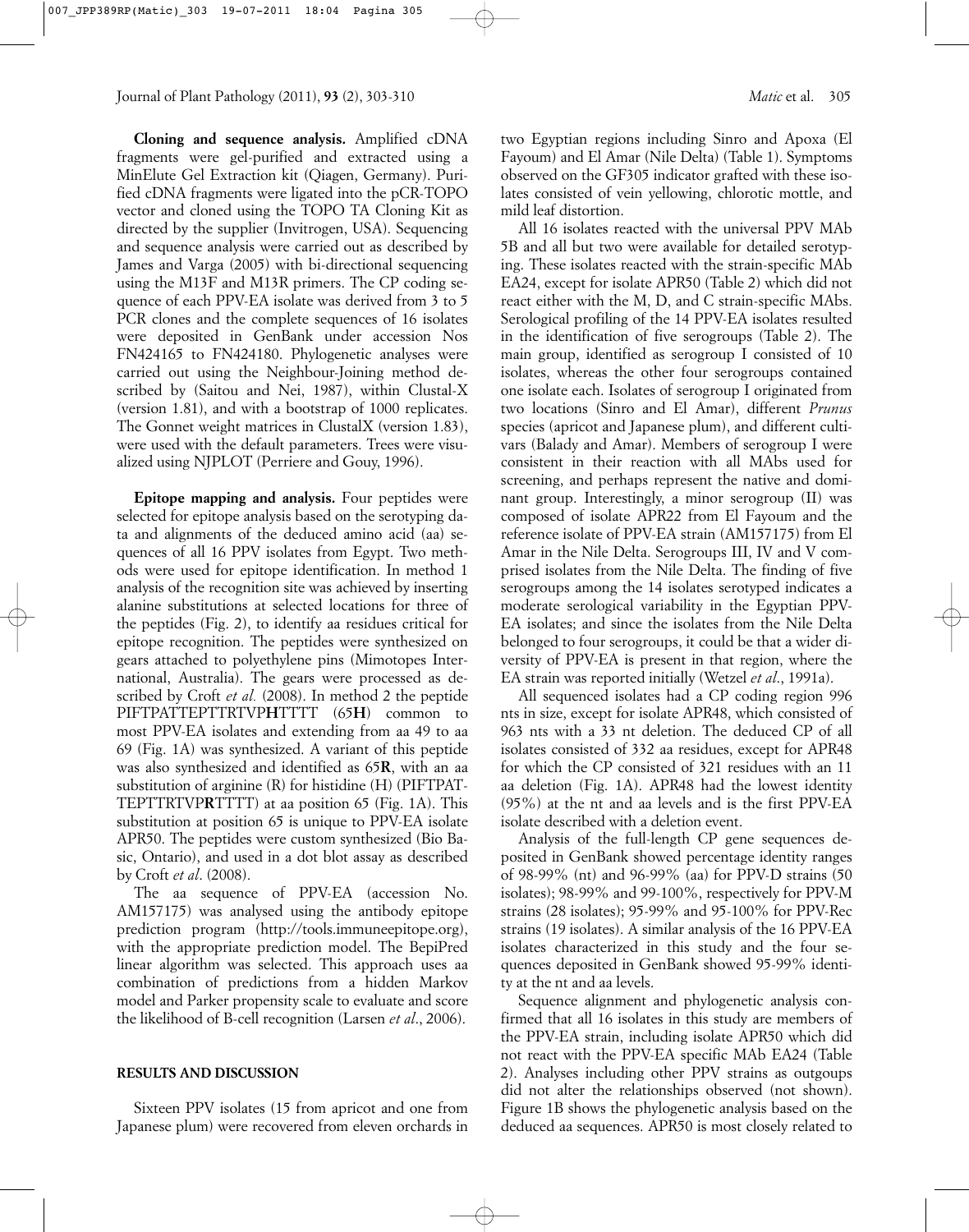# $\mathbf{A}$

| <b>APR 50</b> |  | 1 adekeddeeevdagrplvttttqqpivttttqqtpmtgttlqatqamfnpiftpattepat |
|---------------|--|-----------------------------------------------------------------|
| APR 60        |  | 1 adekeddeeevdagrplvttttqqptvttttqqtpitsatlqatqamfnpiftpattepat |
| APR 65        |  | 1 adekeddeeevdagrplvttttqqpivttttqqtpitsttlqatqamfnpiftpatteptt |
| <b>APR 48</b> |  | 1 adekeddeeevdagrslvtttqqpivatttqqtpitsttlqatqamfnpiftpatteptt  |
| APR 53        |  | 1 adekeddedevdagrplvttttqqpivttttqqtpitsttlqatqamfnpiftpatteptt |
| APR 50        |  | 61 rtvprtttttppsfqvignentaptasnalvqtqrdrdvdaqsiqtftvprlkamtskls |
| APR 60        |  | 61 rtvphtttttppsfgvignedtapnasnaliqtgrdrdvdagsigtftvprlkamtskls |
| APR 65        |  | 61 rtvphtttttppsfqviqnedtapnasnavvrtqrdrdvdaqsiqtftvprlkamtskls |
| <b>APR 48</b> |  | 61 rtvphtttt-----------dtapnasnalvqtgrdrdvdagsigtftvprlkamtskls |
| <b>APR 53</b> |  | 61 rtvphtttttppsfgvignedtapnasnalvrtgrdrdvdagsigtftvprlkamtskls |

B



**Fig. 1.** A. Multiple sequence alignment of the N-terminus region of the coat protein of selected Egyptian *Plum pox virus* (PPV-EA strain) isolates. B. Phylogenetic analysis of the complete sequence (deduced amino acids) of the coat protein of 16 Egyptian *Plum pox virus* (PPV-EA strain) isolates and PPV-EA sequences previously deposited in GenBank (in bold). The tree was constructed using the N-J tree option of Clustal-X. Bootstrap values out of 1000 replicates are shown, and the scale bar indicates the number of substitutions per residue.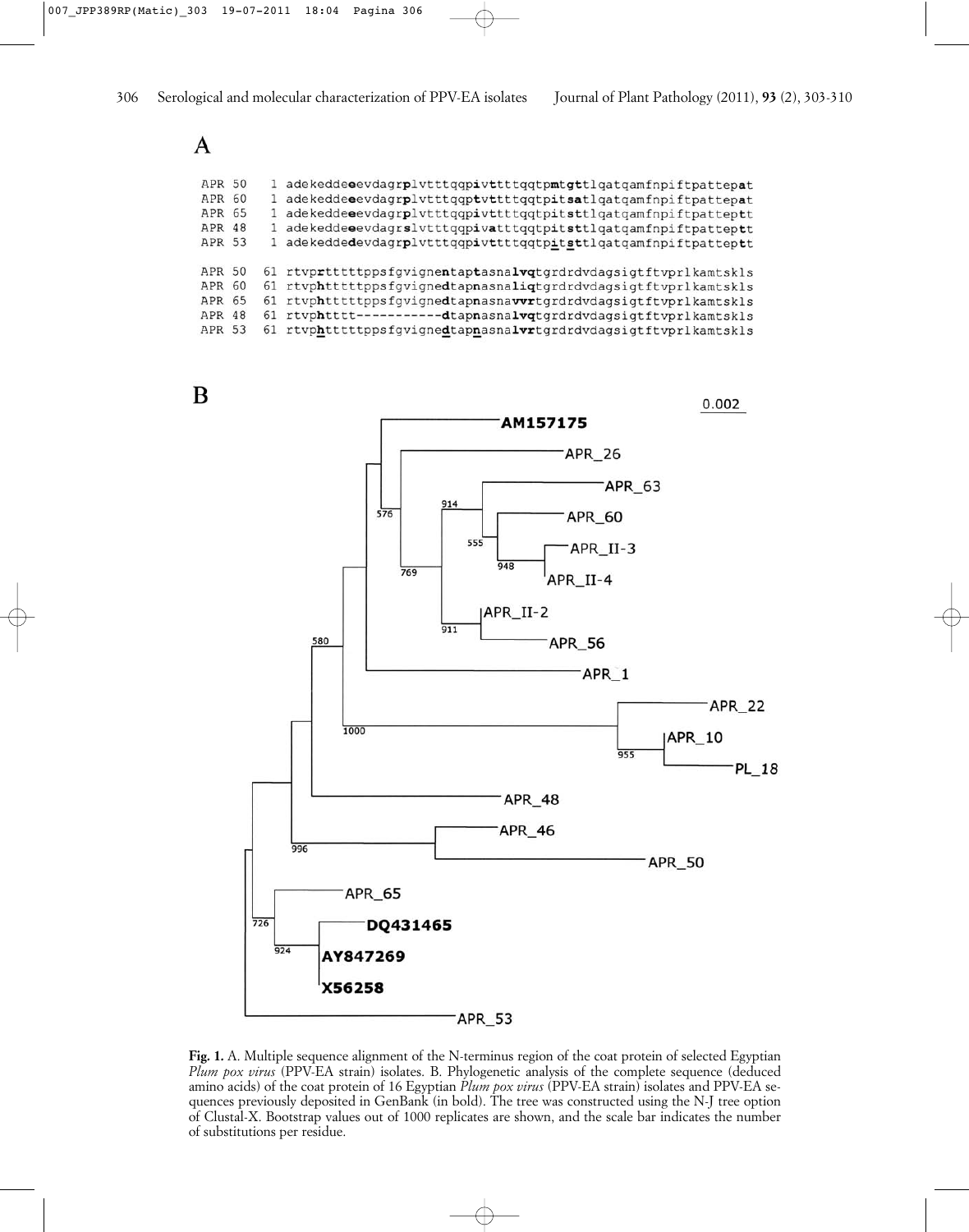isolate APR46 originating from the same orchard. Three of the five isolates from the El Fayoum (PL 18, APR10, and APR22) formed a single clade, while the other two isolates (APR1 and APR26) grouped closer to the major clade consisting of isolates from the Nile Delta. This is unexpected since APR1 and APR10 originated from the same orchard, while PL 18 and APR22 came from orchards 2 and 3, respectively. Interestingly five of 11 isolates from the Nile Delta did not group with the major clade but formed several distinct branches. In only two of four cases did isolates from the same orchard group together, i.e. APR46 and APR50 from orchard 5, and APR II/3 and APR II/4 from orchard 11.

There was some correlation between the groupings derived from serological (Table 2) and phylogenetic analyses (Fig. 1B), but neither appeared completely predictive of the other. Nile Delta isolates showed higher serological and phylogenetic diversity than those from El Fayoum.

Alignments comparing the CP sequence of APR50 with two isolates (APR60 and APR65) that reacted with MAb EA24 (Table 2) revealed regions with aa variability unique to APR50 that may be involved in recognition (Fig. 1A, aa residues unique to APR50 are bolded and underlined). For isolate APR50, an isoleucine is substituted by a methionine at CP aa position 35, a serine by a glycine at position 37, an aspartic acid by an asparagine at position 81, and an asparagine by a threonine at position 85. Using Mimitope pin-bound synthetic peptides designed to flank both regions, peptides TQQTPIT-SATLQA and GNEDTAPNASNA deduced from the CP sequence of APR60 were not recognized by MAb EA24 (Fig. 2C). In dot blot analysis of the peptides 65H and 65R encompassing the unique aa substitution associated with APR50 at position 65, MAb EA24 recognized peptide 65H but not peptide 65R (not shown). This indicates that histidine at aa position 65 is essential for epitope recognition by MAb EA24. The 11 aa deletion of APR48 (Fig. 1A) did not affect recognition by the PPV-EA specific MAb EA24. This deletion is not associated with any of the epitopes evaluated in this

(Table 2). Linear epitope prediction analysis revealed the region encompassing the peptide ADEKEDDEDEVDA as being the most antigenic region of the CP of PPV-EA (not shown). B-cell accessibility studies indicated that this region is the second most accessible region, hence most PPV-EA antibodies targeted this CP region (not shown). This peptide is identified as containing the epitope recognized by Mab EA2 and Mab EA11 (Fig. 2A and 2B).

study based on the recognition patterns of other isolates

|           |                   |              | Reaction of different MAbs <sup>a</sup> |                                |                          |                          |                          |                      |                          |       |                 |
|-----------|-------------------|--------------|-----------------------------------------|--------------------------------|--------------------------|--------------------------|--------------------------|----------------------|--------------------------|-------|-----------------|
| Serogroup | Isolate code      | PPV strain   | $5\mathrm{B}^{\mathrm{b}}$              | $\text{E}\text{A2}^{\text{c}}$ | EA(EA24)                 | EA11                     | 4F4                      | $(4DC5)^d$<br>$\Box$ | $M (AL)$                 | C(AC) | Frequency (No.) |
|           | APR 1*            | EA           | $+$                                     | $+$                            | $+$                      | $+$                      | $+$                      | ۰                    | ۰                        | ٠     | 10              |
| П         | APR 22**          | EA           | $+$                                     | $+$                            | $+$                      | $+$                      | $\overline{\phantom{a}}$ | ٠                    | $\overline{\phantom{a}}$ |       | $\overline{2}$  |
| Ш         | APR <sub>48</sub> | EA           | $+$                                     | $+$                            | $+$                      | ۰                        | $+$                      | ۰                    | $\overline{\phantom{a}}$ | ٠     | 1               |
| IV        | APR 50            | EA           | $+$                                     | $+$                            | $\overline{\phantom{a}}$ | $+$                      | $+$                      | ۰                    | $\overline{\phantom{a}}$ | ٠     | $\mathbf{1}$    |
| V         | APR <sub>53</sub> | EA           | $+$                                     | $\overline{\phantom{a}}$       | $+$                      | $+$                      | ۰                        | ٠                    | $\overline{\phantom{a}}$ |       | 1               |
| VI        | X16415**          | D            | $+$                                     | ۰                              | $\overline{\phantom{a}}$ | ۰                        | ٠                        | $+$                  | $\overline{\phantom{a}}$ | ۰     | $\mathbf{1}$    |
| VІІ       | AJ749995**        | М            | $+$                                     | $\overline{\phantom{a}}$       | $\overline{\phantom{a}}$ | ۰                        | $+$                      | ۰                    | $+$                      | ٠     | $\mathbf{1}$    |
| VIII      | $Y09851**$        | $\mathsf{C}$ | $+$                                     | $\overline{\phantom{a}}$       | $\overline{\phantom{a}}$ | $\overline{\phantom{a}}$ | $+$                      | ۰                    | $\overline{\phantom{a}}$ | $+$   | $\mathbf 1$     |
| IX        | AJ749998**        | Rec          | $+$                                     | $+$                            | ۰                        | $+$                      | ٠                        |                      | $+$                      | ۰     | 1               |

**Table 2.** Serogroups of 14 Egyptian isolates and the reference *Plum pox virus* isolates determined by screening with a panel of monoclonal antibodies.

a MAbs EMA13/C, V/8, 1EB6, 4BD7, B7C4, 06 and 07 did not react with 14 Egyptian PPV-EA isolates;

<sup>b</sup>Mab 5B gave the same pattern as EA4, EA5, EA8, 4DB12, 3C6 and 05; °EA2 as EA7, EA12, EA13, EA14, EA16 and EA18; <sup>d</sup>4DG5 as 4DG11;

\*APR10, APR56, APR60, APR63, APR65, APRII/2, APRII/3, APRII/4, and PL18 are included in the same serogroup (I);

\*\*Reference isolate of PPV-EA strain (AM157175) is included in serogroup II, whereas other reference isolates of strains D (X16415), M (AJ749995), C (Y09851), and Rec (AJ749998) form separate serogroups (VI, VII, VIII, and IX, respectively).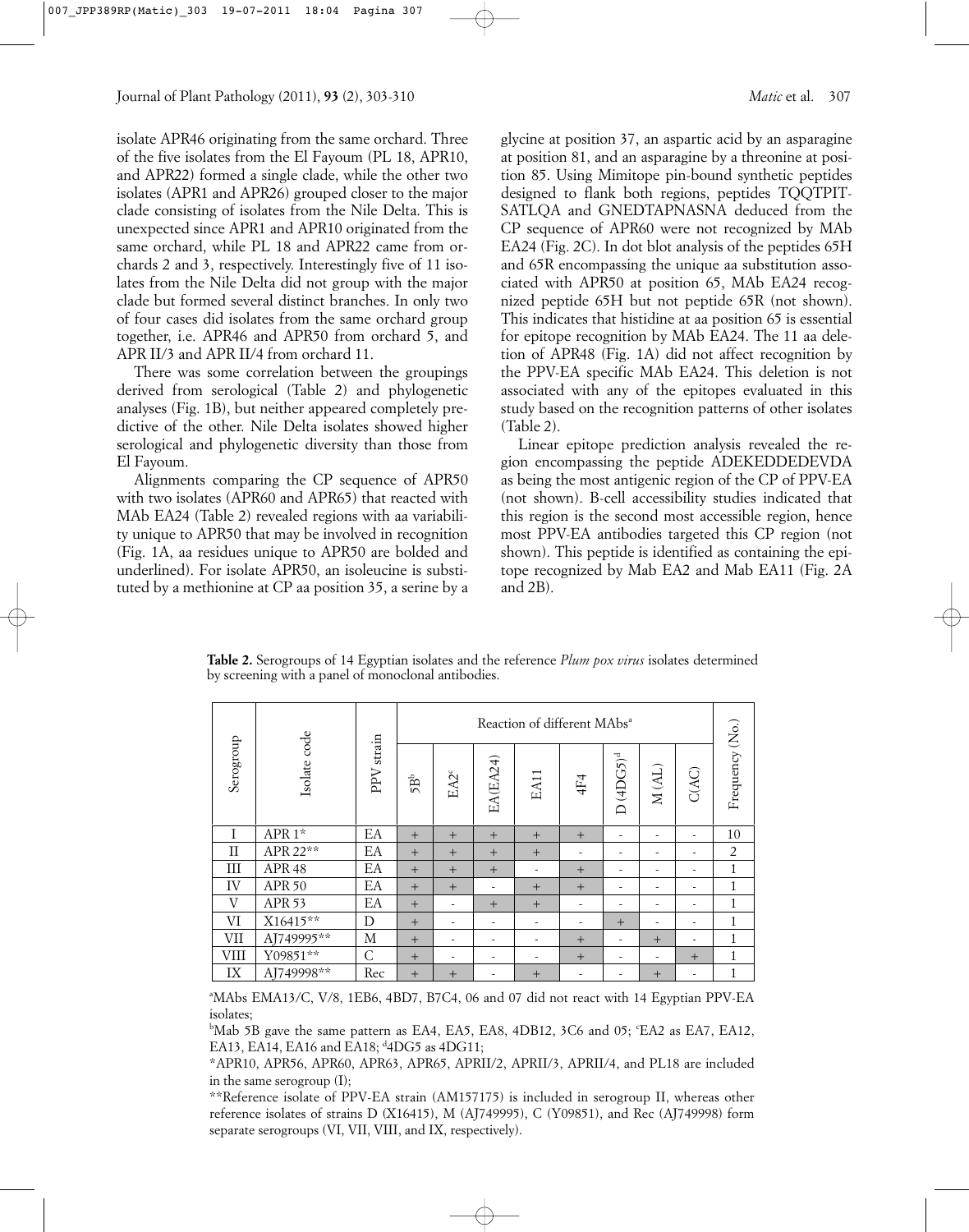

**Fig. 2.** Epitope mapping using synthetic pin-bound peptides (Mimotopes) derived from selected regions of *Plum pox virus* (PPV-EA strain) coat protein with apparent involvement in antibody recognition: ADEKEDDEDEVDA, TQQT-PITSATLQA, and GNEDTAPNASNA. Tests were done using MAbs: EA2 (frame A), EA11 (frame B), and EA24 (frame C). Alanine (A) substitutions were used in attempts to identify critical amino acid residues. Frame D shows the position of the A substitutions. The unrelated peptides PLAQ and GLAQ were used to provide a baseline.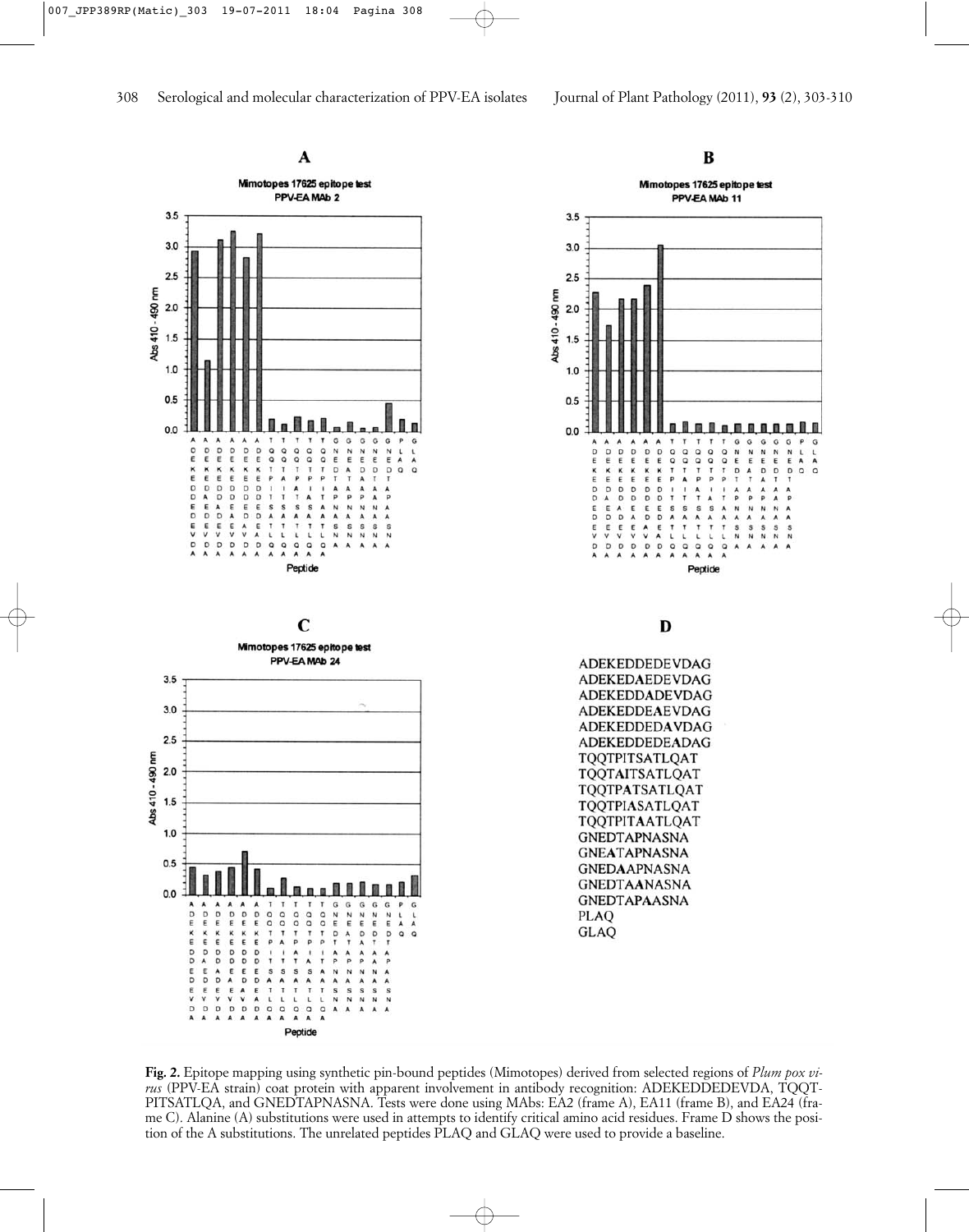PPV-EA was detected in Egypt and described initially in 1991 (Wetzel *et al*., 1991a). One possibility is that PPV was introduced into Egypt a very long time ago from areas with different climatic conditions, and over time an evolutionary divergence occurred due to isolation and new conditions. Similar studies of PPV isolates from eastern Europe, especially the Balkan area, show high genetic diversity and serological variability (Myrta *et al*., 2001; Matic *et al*., 2006). After its introduction to Egypt, PPV did not spread further due to limited or no movement of germplasm out of the country.

In summary, the results of this study indicate that only isolates of PPV-EA were recovered from stone fruits in Egypt. The relatively high genetic diversity suggests that PPV-EA was not a recent introduction.

#### **ACKNOWLEDGEMENTS**

The authors wish to thank the late Dr. R.G. Milne, to whose memory this paper is dedicated, for critical reading of the manuscript and comments.

#### **REFERENCES**

- Anonymous, 2008. Food and Agriculture Organization of United Nations, Statistical Data (FAOSTAT). <www.fao.org>
- Atanasoff D., 1932. Plum pox. A new virus disease. *Yearbook University of Sofia, Faculty of Agriculture and Silviculture* **11**: 49-69.
- Boscia D., Zeramdini H., Cambra M., Potere O., Gorris M.T., Myrta A., Di Terlizzi B., Savino V., 1997. Production and characterization of a monoclonal antibody specific to the M serotype of plum pox potyvirus. *European Journal of Plant Pathology* **103**: 477-480.
- Bousalem M., Douzery E.J.P., Fargette D., 2000. High genetic diversity, distant phylogenetic relationships and intraspecies recombination events among natural populations of Yam mosaic virus: a contribution to understanding potyvirus evolution. *Journal of General Virology* **81**: 243-255.
- Cambra M., Asenio M., Gorris M.T., Pérez E., Camarasa E., Garciá J.A., Moya J.J., López-Abella D., Vela C., Sanz A., 1994. Detection of plum pox potyvirus using monoclonal antibodies to structural and non-structural proteins. *Bulletin OEPP/EPPO Bulletin* **24**: 569-577.
- Candresse T., Cambra M., Dallot S., Lanneau M., Asensio M., Gorris M.T., Revers F., Macquaire G., Olmos A., Boscia D., Quiot J.B., Dunez J., 1998. Comparison of monoclonal antibodies and polymerase chain reaction assays for the typing of isolates belonging to the D and M serotypes of plum pox potyvirus. *Phytopathology* **88**: 198-204.
- Croft H., Malinowski T., Krizbai L., Mikec I., Kajic V., Reed C., Varga A., James D., 2008. Use of Luminex xMAP-derived Bio-Plex bead-based suspension array for specific detection of PPV W and characterization of epitopes on the coat protein of the virus. *Journal of Virological Methods* **153**: 203-213.
- El Maghraby I., Matic S., Fahmy H., Myrta A., 2007. Viruses and viroids of stone fruits in Egypt. *Journal of Plant Pathology* **89**: 427-430.
- Foissac X., Svanella-Dumas L., Gentit P., Dulucq M.J., Candresse T., 2001. Polyvalent detection of fruit tree tricho, capillo and foveaviruses by nested RT-PCR using degenerated and inosine containing primers (PDO-RT-PCR). *Acta Horticulturae* **550**: 37-43.
- Garciá J.A., Cambra M., 2007. Plum pox virus and sharka disease. *Plant Viruses* **1**: 69-79.
- Garciá J.A., Riechmann J.L., Laín S., Martín M.T., Guo H., Simon L., Fernández A., Domínguez E., Cervera M.T., 1994. Molecular characterization of plum pox potyvirus. *Bulletin OEPP/EPPO Bulletin* **24**: 543-553.
- James D., Varga A., 2005. Nucleotide sequence analysis of *Plum pox virus* isolate W3174: evidence for a new strain. *Virus Research* **110**: 143-150.
- James D., Glasa M., 2006. Causal agent of sharka disease: new and emerging events associated with Plum pox virus characterization. *Bulletin OEPP/EPPO Bulletin* **36**: 247-250.
- Larsen J.E.P., Lund O., Nielsen M., 2006. Improved method for predicting linear B-cell epitopes. *Immunologic Research* **2**: 2.
- Marénaud C., Massonie G., 1977. Etude comparative de différents isolats du virus de la Sharka. *Annales de Phytopathologie* **9**: 107-121.
- Matic S., Al Rwahnih M., Myrta A., 2006. Diversity of Plum pox virus isolates in Bosnia and Herzegovina. *Plant Pathology* **55**: 11-17.
- Moustafa T.A., Badenes M.L., Martines-Calvo J., Llàcer G., 2001. Determination of resistance to sharka (plum pox) virus in apricot. *Scientia Horticulturae* **91**: 59-70.
- Myrta A., Potere O., Boscia D., Candresse T., Cambra M., Savino V., 1998. Production of a monoclonal antibody specific to the El Amar strain of plum pox virus. *Acta Virologica* **42**: 248-250.
- Myrta A., Potere O., Crescenzi A., Nuzzaci M., Boscia D., 2000. Properties of two monoclonal antibodies specific to the cherry strain of plum pox virus (PPV-C). *Journal of Plant Pathology* **82**: 95-103.
- Myrta A., Boscia D., Potere O., Kolber M., Nemeth M., Di Terlizzi B., Cambra M., Savino V., 2001. Existence of two serological subclusters of Plum pox virus, strain M. *European Journal of Plant Pathology* **107**: 845-848.
- Myrta A., Varga A., James D., 2006. The complete genome sequence of an El Amar isolate of plum pox virus (PPV) and its phylogenetic relationship to other PPV strains. *Archives of Virology* **151**: 1189-1198.
- Navrátil M., Cikanek D., Hilgert I., Kristofova H., Karesova R., 1992. Monoclonal antibodies against plum pox virus. *Acta Horticulturae* **309**: 169-174.
- Németh M., 1986. Virus, Mycoplasma and Rickettsia Diseases of Fruit Trees. Akademiai Kiado, Budapest, Hungary.
- Pasquini G., Barba M., 1994. Serological characterization of Italian isolates of plum pox potyvirus. *Bulletin OEPP/EP-PO Bulletin* **24**: 615-625.
- Perriere G., Gouy M., 1996. WWW-Query: an on-line retrieval system for biological sequence banks. *Biochimie* **78**: 364-369.